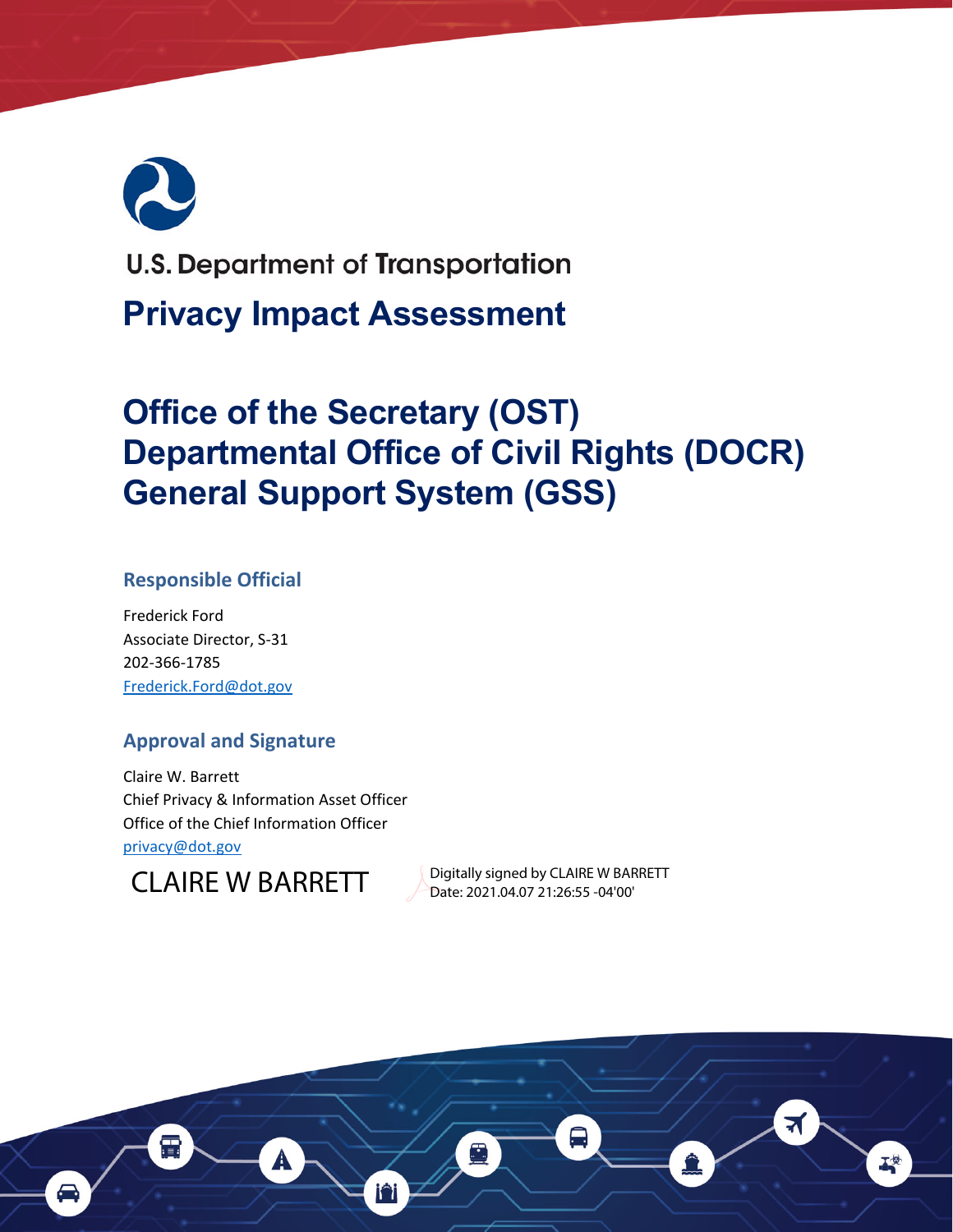

#### **Executive Summary**

 The U.S. Department of Transportation (DOT) Departmental Office of Civil Rights (DOCR) established an enterprise‐wide cloud‐based web‐enabled General Support System (GSS) to process discrimination complaints filed against the DOT under Titles VI and VII of the Civil Rights Act of 1964, 42 U.S.C. 2000d et seq, 42 U.S.C. 12101 et.seq, Civil Rights Act of 1991, American with Disabilities Act of 1991, and Genetic Information Nondiscrimination Act of 2008 (GINA). DOCR also processes complaints under 49 CFR Part 23, Disadvantaged Business Enterprise in Airport Concessions and 49 CFR Part 26, Participation by Disadvantaged Business Enterprises in the Department of Transportation Financial Assistance Programs.

 The GSS consists of three applications that accept and process the filing of formal complaints and provide a repository for case tracking and management of disadvantaged business enterprise appeals, civil right complaints, and reasonable accommodations requests. The system is also used to generate reports requested by various Federal agencies on civil rights matters, and track investigations and complaint resolution activities involving DOT organizations allegedly engaged in discriminatory practices. This Privacy Impact Assessment (PIA) is required under the EGovernment Act of 2002 because the system collects personally identifiable information (PII) from members of the public and Department employee who 1) file a discrimination complaint, 2) are witness to an alleged discriminatory act, or 3) are alleged to have committed a discriminatory act under Title VII.

#### **What is a Privacy Impact Assessment?**

*The Privacy Act of 1974 articulates concepts for how the federal government should treat individuals and their information and imposes duties upon federal agencies regarding the collection, use, dissemination, and maintenance of personally identifiable information (PII). The E-Government Act of 2002, Section 208, establishes the requirement for agencies to conduct privacy impact assessments (PIAs) for electronic information systems and collections. The assessment is a practical method for evaluating privacy in information systems and collections, and documented assurance that privacy issues have been identified and adequately addressed. The PIA is an analysis of how information is handled to—i) ensure handling conforms to applicable legal, regulatory, and policy requirements regarding privacy; ii) determine the risks and effects of collecting, maintaining and disseminating information in identifiable form in an electronic information system; and iii) examine and evaluate protections and alternative processes for handling information to mitigate potential privacy risks.1* 

*Conducting a PIA ensures compliance with laws and regulations governing privacy and demonstrates the DOT's commitment to protect the privacy of any personal information we* 

<sup>&</sup>lt;sup>1</sup>Office of Management and Budget's (OMB) definition of the PIA taken from guidance on implementing the privacy provisions of the E‐Government Act of 2002 (see OMB memo of M‐03‐22 dated September 26, 2003).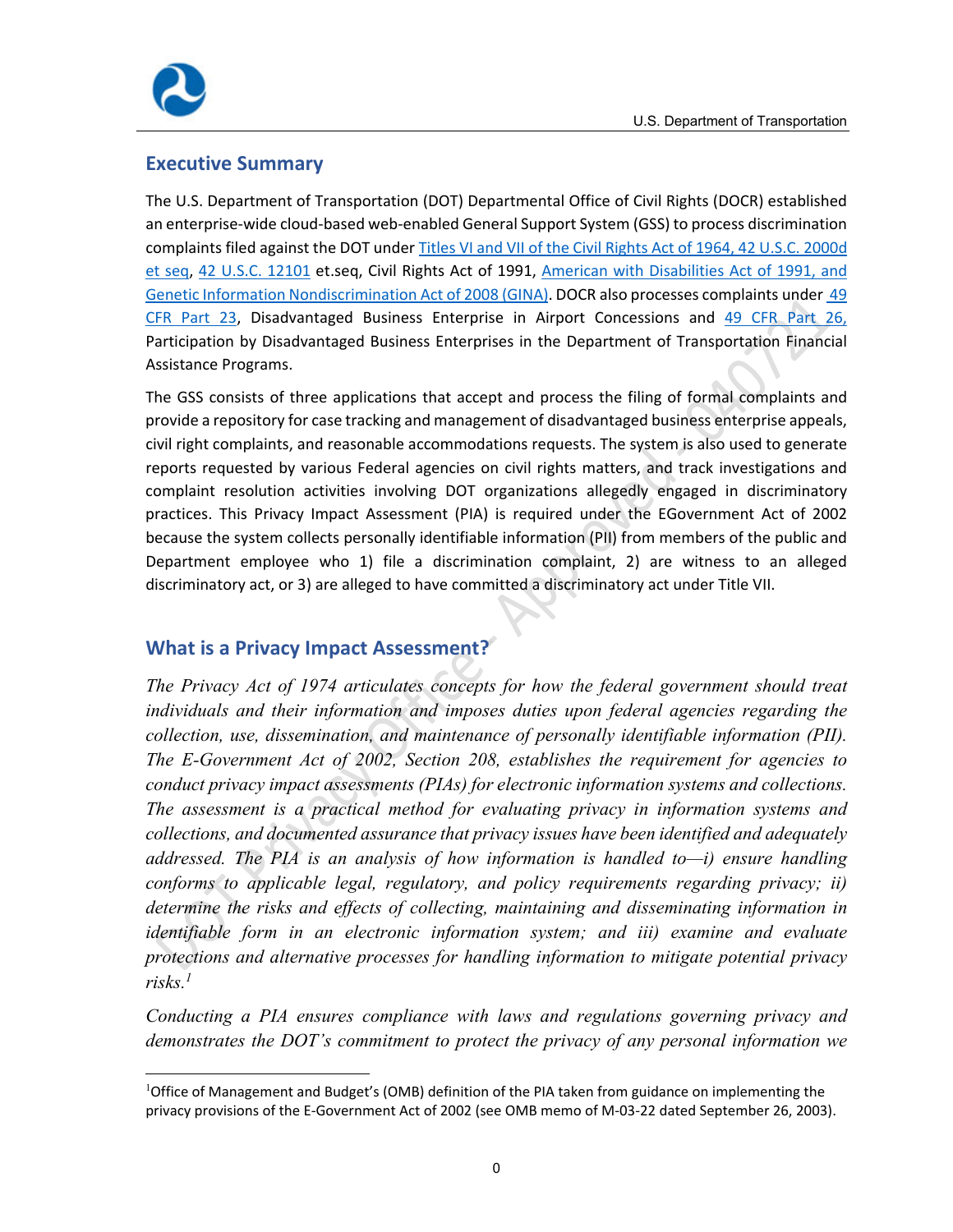

*collect, store, retrieve, use and share. It is a comprehensive analysis of how the DOT's electronic information systems and collections handle personally identifiable information (PII). The goals accomplished in completing a PIA include:* 

- *Making informed policy and system design or procurement decisions. These decisions must be based on an understanding of privacy risk, and of options available for mitigating that risk;*
- *Accountability for privacy issues;*
- *Analyzing both technical and legal compliance with applicable privacy law and regulations, as well as accepted privacy policy; and*
- *Providing documentation on the flow of personal information and information requirements within DOT systems.*

*Upon reviewing the PIA, you should have a broad understanding of the risks and potential effects associated with the Department activities, processes, and systems described and approaches taken to mitigate any potential privacy risks.* 

#### **Introduction & System Overview**

 The Departmental Office of Civil Rights (DOCR) enforces civil rights laws and regulations, which prohibit workplace discrimination based on race, color, national origin, sex, disability, religion and age in employment and the provision of government services. The GSS contains multiple, integrated sub‐ systems that help DOCR managers with various administrative support capabilities. These include data entry, tracking, storing and reporting information and are critical in helping the managers evaluate complaints from within the DOT, discrimination complaints generated from the public, and discrimination complaints from the Federal Aviation Administration (FAA) employees. The GSS application accepts and processes the filing of formal complaints and provides a repository for case managers to track and manage such cases. This is accomplished in the DOCR General Support System (GSS) applications hosted in the Tyler Federal (formerly MicroPact Engineering) cloud as follows:

#### **Entellitrak**

 Entellitrak is a (Software ‐as‐a‐ Service: SaaS) is used to support the processing of Title VI applications submitted by private sector entities for Disadvantaged Business Enterprise (DBE) status. Application submission is managed through DOT Drupal environment. This application allows DOCR to ensure recipients of funds from the Department of Transportation (DOT) conduct their Federal assisted programs and activities in a non‐discriminatory manner and in accordance with United States civil rights laws and labor laws.

 The Department's DBE and Airport Concessions Disadvantaged Business Enterprise (ACDBE) website hosts a database that is required by the Department's January 28, 2011, rulemaking, 49 CFR Part 26, Participation by Disadvantaged Business Enterprises in Department of Transportation Financial Assistance Programs. This rulemaking specifically requires Unified Certification Programs (UCP)2 to enter into a database the name, owner, type or action, date of action and reason of action for DBE or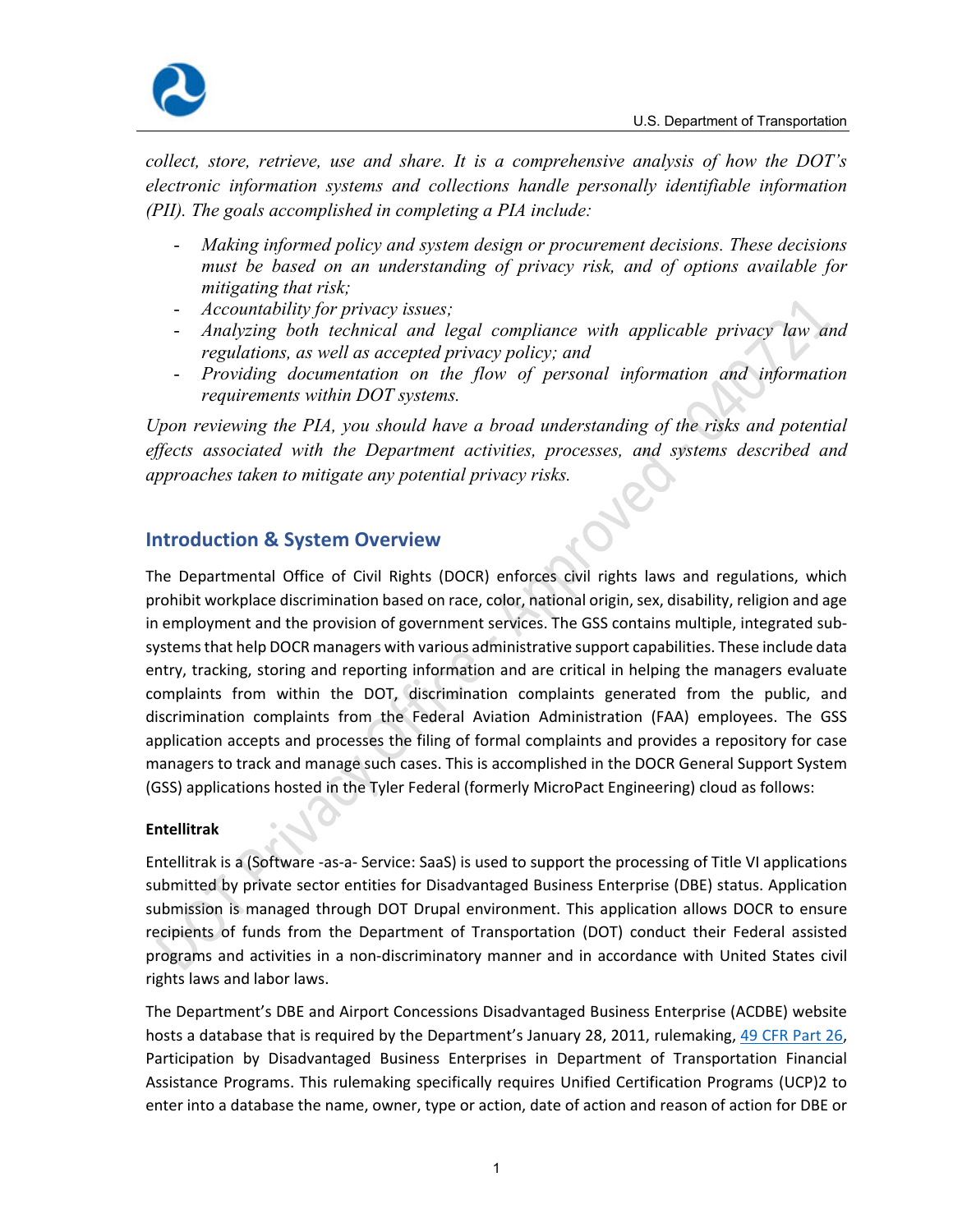



 ACDBE firms that have been denied DBE certification. The database helps DBE participants avoid redundancy by determining which firms have been denied certification as DBEs/ACDBEs. The DBE/ACDBE database was developed under DOT standards and is also in conformance with the requirements of the Office of Management and Budget (OMB), Equal Employment Opportunity Council (EEOC), and Congress.

 DOT Civil Rights personnel use the contact information, identification information, and descriptive details to document, investigate, and respond to civil rights complaints, inquiries, and DBE appeals, and to conduct reviews of Federally-funded recipients to assess their compliance with civil rights laws. In DBE appeal cases, DOT/DOCR staff use financial information when necessary to make personal net worth determinations about sole proprietors claiming DBE status. PII is received through an initial interview with an investigator, either from the individual directly or through the interview about another individual involved in the complaint. Authorized Civil Rights personnel in each Operating Administration enter data into the system and are responsible for the accuracy of this data.

#### **iComplaints**

X.

with Disabilities Act of 1990; the Equal Pay Act of 1963*;* Age Discrimination in Employment Act of 1967, and Genetic Information Nondiscrimination Act of 2008 (GINA). iComplaints (SaaS) is used to support the submission and processing of complaints made by DOT employees for alleged violations of Title VII, employment discrimination. Complaints are initiated through oral communication, email, and written and supporting documentation and is entered into the system only by DOCR staff. DOCR is responsible for ensuring that DOT does not discriminate against its employees or applicants for employment, and DOT conducts its programs and activities free of discrimination. Major statues which DOCR enforces include: Title VII of the Civil Rights Act of 1964*,* as amended; Section 504 of the Rehabilitation Act of 1973*,* as amended; Title II of the Americans

In order for DOCR to record, track, manage, investigate, and report on discrimination complaints, the system collects and stores PII that includes individual's name, mailing address, telephone number, and the last four digits of the social security number. DOCR GSS does not interface with any internal or external systems and does not publicly post any PII information. PII collected by DOCR GSS is not used in any manner that is not specified in notices and is only used for the purposes collected. Only Civil Rights personnel access and use PII in the GSS.

 and applicants for employment. Request for accommodation is initiated through oral communication, written requests and email, including any supporting documentation, which is entered into the system only by DOT staff. With respect to disability in the workplace, the DOCR office also has jurisdiction over some entities that do not receive Federal funds. The system enforces compliance with **Executive Order 13164**, Establishing Procedures to Facilitate the Provision of Reasonable Accommodation.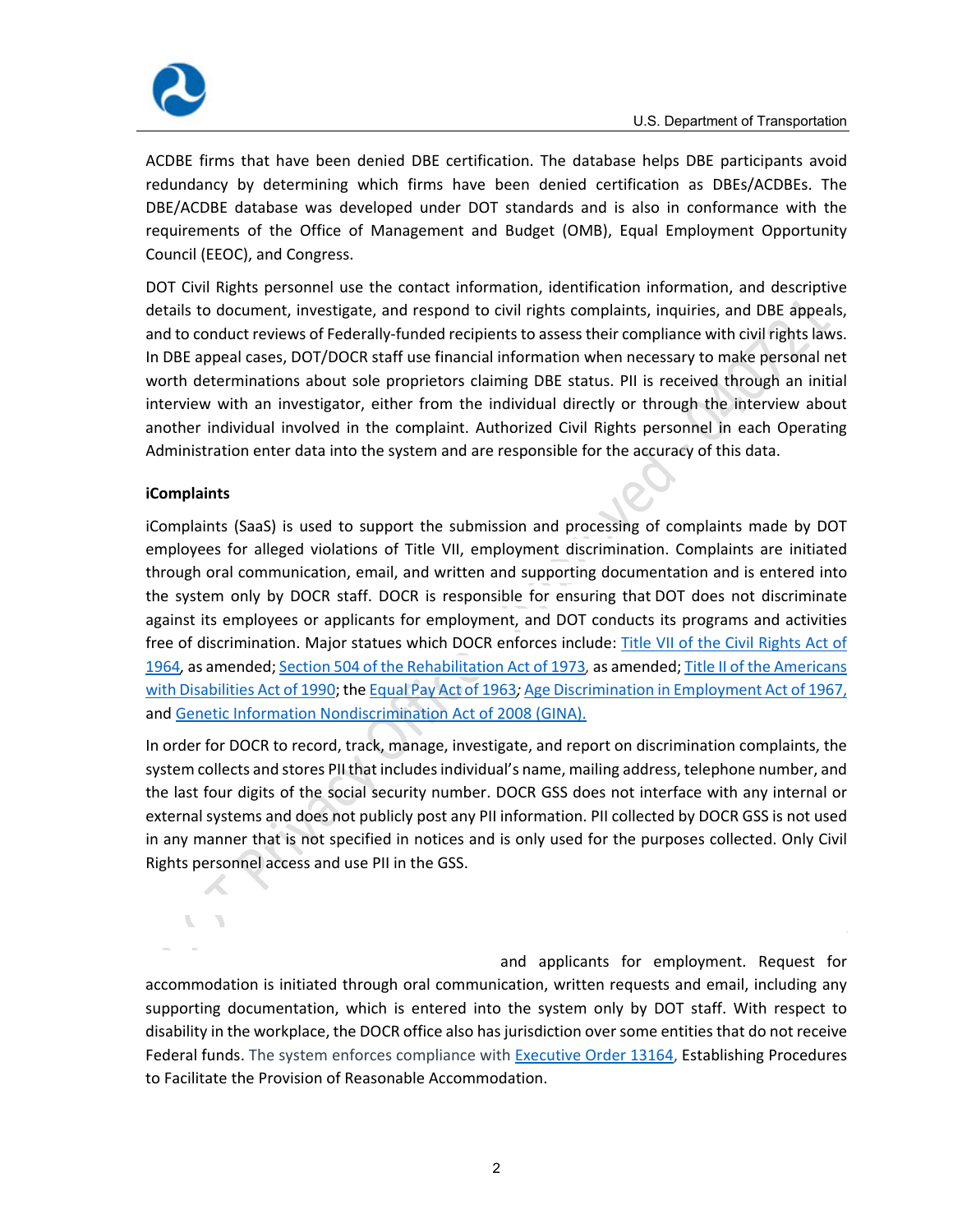

 PII collected in the system consists of: employee's or applicant's name, functional limitation caused by the disability, reasonable accommodation (RA) requested, explanation of how RA would assist the applicant in the application process or the employee in performing his/her job or receiving the benefits and privileges of employment, dates when the required interactive discussions were held, notes from discussion regarding the request, action by deciding official, whether medical documentation was sought, justification for requesting medical documentation, any sources of technical assistance that were consulted, and if the request was denied, the reason for denial (but not medical documentation, which will be kept in a separate file).

 Non‐PII in the system includes: The employee's or applicant's occupational series and grade or pay equivalent, operating administration, division or office, position title, office location and address and office telephone number; and the deciding official's name, title and office telephone number.

 Records in the system are retrieved by date of the reasonable accommodation request, the name of the deciding official, the name of the employee or employment applicant's name, record number, and operating administration or office.

 DOCR GSS does not interface with any internal or external systems and does not publicly post any PII information. PII collected by DOCR GSS is not used in any manner that is not specified in notices and is only used for the purposes collected. Only Civil Rights personnel access and use PII in the GSS. In addition, DOCR may share PII through system‐generated reports with administrative judges, Federal court judges, attorneys, and others involved with a discrimination complaint. GSS system administrators and authorized personnel in each Operating Administration have access to complaint information containing PII.

#### **Fair Information Practice Principles (FIPPs) Analysis**

*The DOT PIA template is based on the fair information practice principles (FIPPs). The FIPPs, rooted in the tenets of the Privacy Act, are mirrored in the laws of many U.S. states, as well as many foreign nations and international organizations. The FIPPs provide a framework that will support DOT efforts to appropriately identify and mitigate privacy risk. The FIPPs-based analysis conducted by DOT is predicated on the privacy control families articulated in the Federal Enterprise Architecture Security and Privacy Profile (FEA-SPP) v32, sponsored by the National Institute of Standards and Technology (NIST), the Office of Management and Budget (OMB), and the Federal Chief Information Officers Council and the Privacy Controls articulated in Appendix J of the NIST Special Publication 800-53 Security and Privacy Controls for Federal Information Systems and Organizations3 .* 

<sup>2</sup> [http://www.cio.gov/documents/FEA](http://www.cio.gov/documents/FEA-Security-Privacy-Profile-v3-09-30-2010.pdf)‐Security‐Privacy‐Profile‐v3‐09‐30‐2010.pdf

<sup>&</sup>lt;sup>3</sup> [http://csrc.nist.gov/publications/drafts/800](http://csrc.nist.gov/publications/drafts/800-53-Appdendix-J/IPDraft_800-53-privacy-appendix-J.pdf)‐53‐Appdendix‐J/IPDraft\_800‐53‐privacy‐appendix‐J.pdf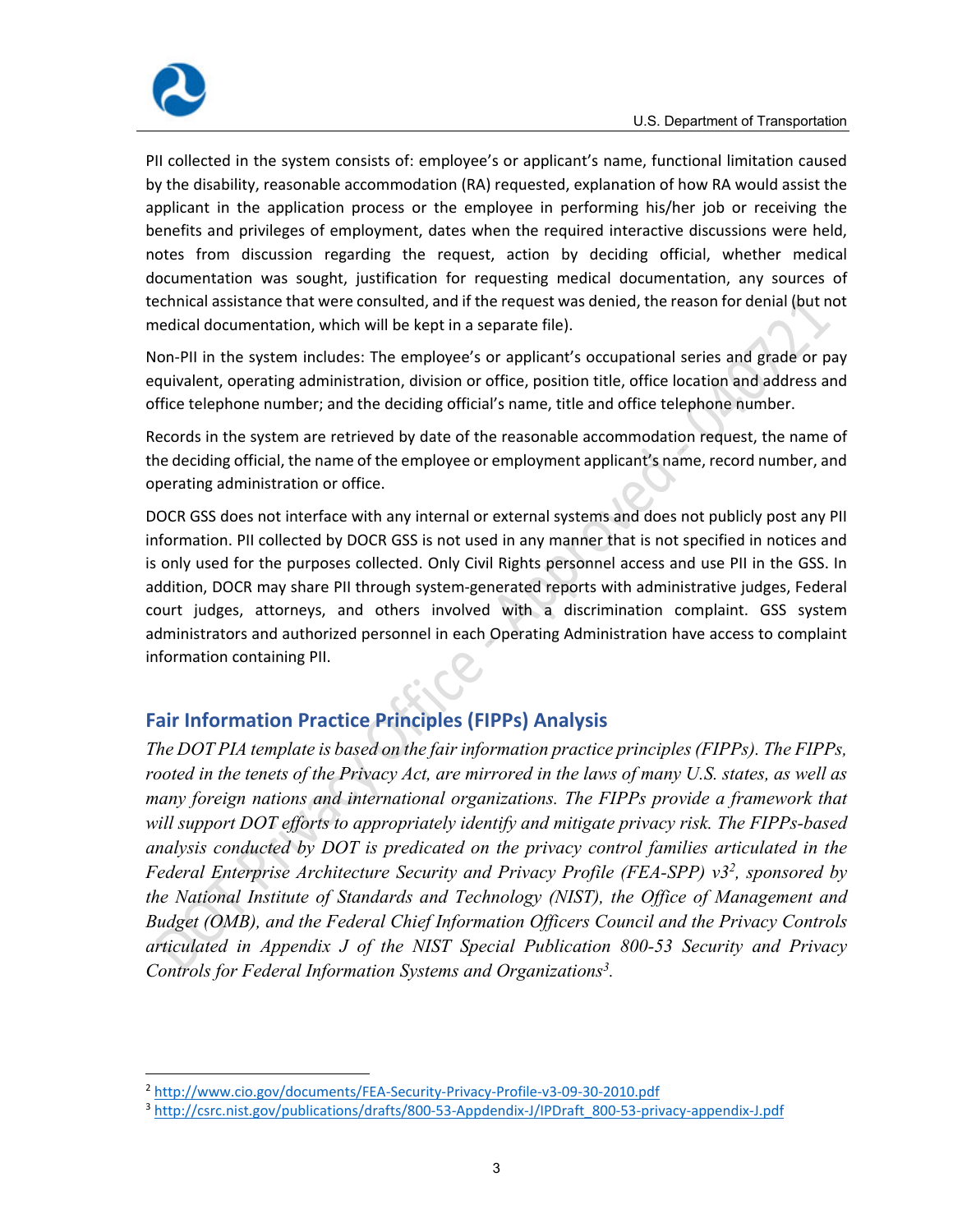

#### **Transparency**

*Sections 522a(e)(3) and (e)(4) of the Privacy Act and Section 208 of the E-Government Act require public notice of an organization's information practices and the privacy impact of government programs and activities. Accordingly, DOT is open and transparent about policies, procedures, and technologies that directly affect individuals and/or their personally identifiable information (PII). Additionally, the Department should not maintain any system of records the existence of which is not known to the public.* 

Information is collected in the *Individual Employment Discrimination Form (iComplaints*), OMB  number 2105‐0556, includes the user's race, religion, and gender, including name, mailing address, telephone number, and partial Social Security Number (SSN).

The name, mailing address, and telephone number are used to contact the complainant, if needed. The last four digits of the SSN is used to create a unique ID for the complainant in the system. Race, religion, and gender are collected if it is related to the complaint. The system can search for complaints by name, mailing address, telephone number, unique ID (created from partial SSN), race, religion and gender. Only name, race, religion and gender are used in internal reports.

Records in each system is retrieved by personal identifier associated with an individual and protected under the Privacy Act. Records covering the primary purpose of the system maintained in accordance with each system of records notice (SORN) are as follows:

- **Entellitrak**: DOT-AL, 24 Departmental Office of Civil Rights System 76 FR 71108, November 16, 2011
- **iComplaints**: DOT‐ALL 24 Departmental Office of Civil Rights System, 76 FR 71108, November 16, 2011 and EEOC/GOVT–1 Equal Employment Opportunity in the Federal Government Complaint and Appeal Records 67 FR 49354, July 30, 2002
- **RAMS:** DOT/ALL 20, On-line Accommodation Tracking System (OATS), 74 FR 46637, September 10, 2009

enforcement purposes. An exemption is claimed under *DOT/ALL 24, Departmental Office of Civil Rights System* pursuant to subsection (k)(2) of the <u>Privacy Act (5 U.S.C. 552a)</u>, because this system contains investigatory material compiled for law enforcement purposes. A final rule has been published for DOT/ALL 24 in the DOT Privacy regulations (49 CFR Part 10), Appendix A, to exempt this system from the requirements of the following Privacy Act subsections, for the reasons stated in the proposed revision: (c)(3) (Accounting of Certain Disclosures), (d) (Access to Records), (e)(4)(G), (H), and (I) (Agency Requirements), and (f) (Agency Rules) to the extent that DOCR GSS contains investigatory material compiled for law

An exemption is claimed under **EEOC/GOVT-1, Equal Employment Opportunity in the Federal** Government Complaint and Appeal Records, pursuant to subsection (k)(2) of the *Privacy Act (5 U.S.C.* 552a), because this system contains investigatory material compiled for law enforcement purposes.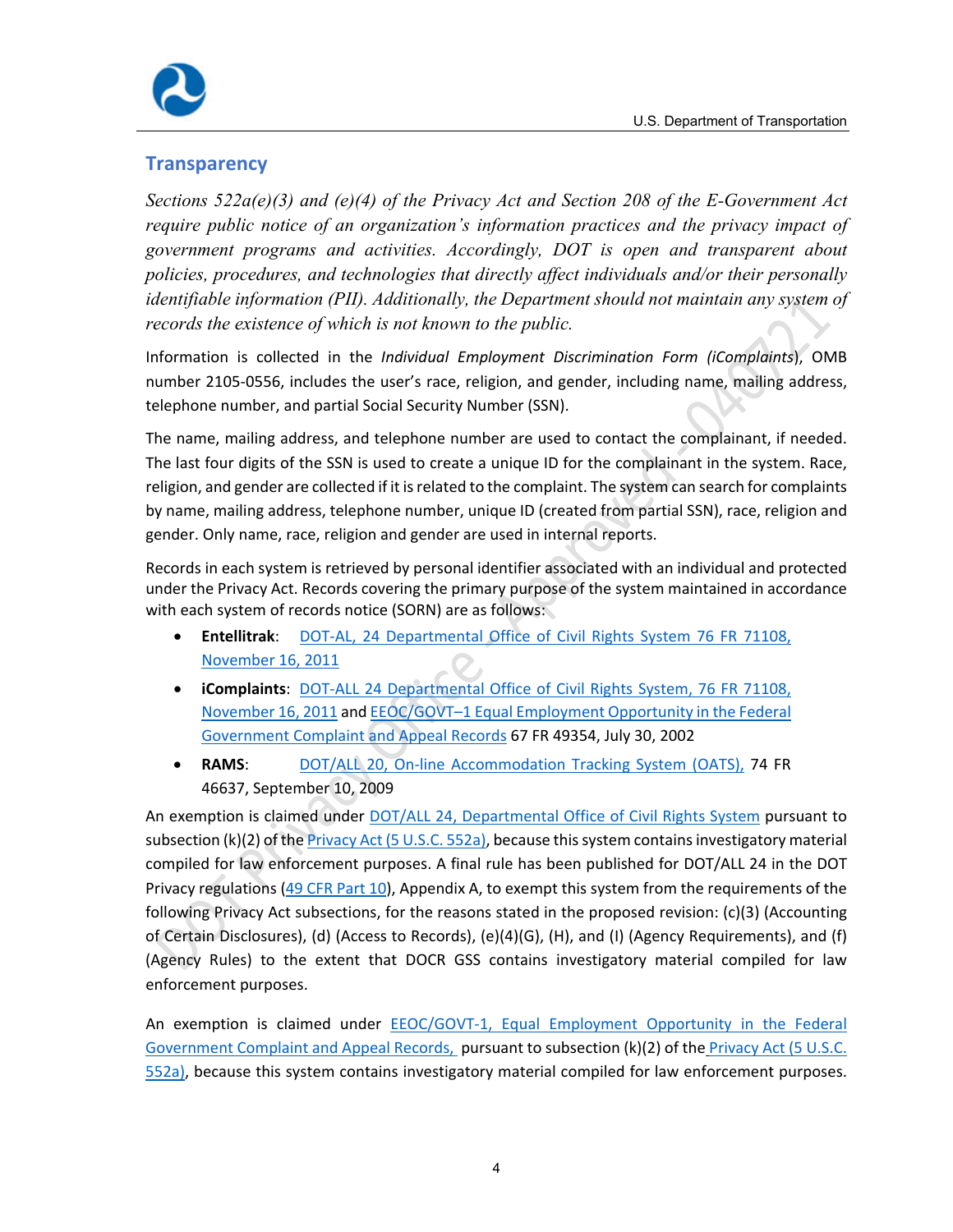

The EEOC has codified its exemptions for this SORN at  $29$  CFR 1611.13 this system of records is exempt from subsections (c)(3), (d), (e)(1), (e)(4)(G), (e)(4)(H), (e)(4)(I) and (f) of the Act.

 As required by the Privacy Act of 1974, a Privacy Act Statement informing applicants of the Departments privacy practices regarding collection, use sharing, safeguarding, maintenance, and disposal of PII is included in all applicable paper and web‐based forms, DOT Form, 1050‐8, Individual Complaint of Employment Discrimination, OMB approval number 2105‐0556.

### **Individual Participation and Redress**

*DOT should provide a reasonable opportunity and capability for individuals to make informed decisions about the collection, use, and disclosure of their PII. As required by the Privacy Act, individuals should be active participants in the decision making process regarding the collection and use of their PII and be provided reasonable access to their PII and the opportunity to have their PII corrected, amended, or deleted, as appropriate.* 

 Under the provisions of the DOT's Privacy Act/Freedom of Information Act (FOIA) procedures, individuals may request searches of DOCR GSS to determine if any records have been added that may pertain to them. The Freedom of Information Act (FOIA) is a Federal law that gives you the right to access any U.S. Department of Transportation (DOT) records unless DOT reasonably foresees that the release of the information in those records would harm an interest protected by one or more of the nine exemptions (such as classified national security, business proprietary, personal privacy, investigative documents) or release is prohibited by law. The DOT will review all Privacy Act requests on an individual basis and may waive exemptions if the release of information to the individual would not cause harm to applicable exemptions such as law enforcement or national security.

 **Notification procedure:** Individuals wishing to know if their records appear in this system may inquire in writing to the system manager:

 Frederick Ford Office of Civil Rights 1200 New Jersey Ave., SE E31‐312 Washington, DC 20590 Email: Frederick.Ford@dot.gov Phone: (202) 366‐1785

Included in the request must be the following:

- Name,
- Mailing address,
- Phone number or email address,
- A description of the records sought, and if possible, the location of the records.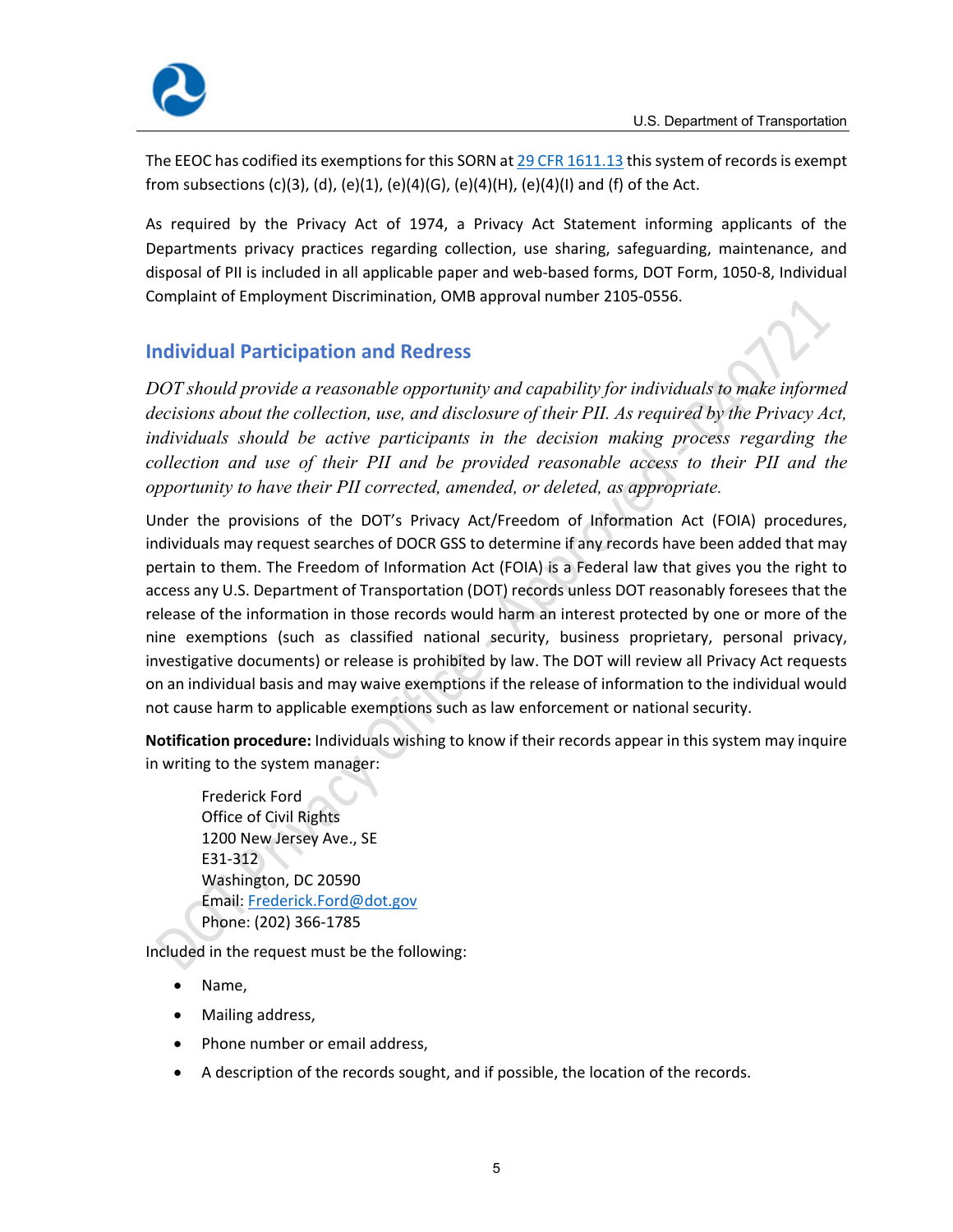

 **Contesting record procedures:** Individuals wanting to contest information about them that is contained in this system should make their requests in writing, detailing the reasons for why the records should be corrected. Requests should be submitted to the attention of the OST official responsible for the record at the address below:

 Claire W. Barrett Departmental Privacy Officer 1200 New Jersey Ave., SE E31‐312 Washington, DC 20590 Email: [privacy@dot.gov](mailto:privacy@dot.gov) Fax: (202) 366‐7024

#### **Purpose Specification**

*DOT should (i) identify the legal bases that authorize a particular PII collection, activity, or technology that impacts privacy; and (ii) specify the purpose(s) for which it collects, uses, maintains, or disseminates PII.* 

Information collected in DOCR‐GSS is used to process discrimination complaints and enforce civil rights laws and regulations, which probabilities are probably based on race, color, national

origin, sex, disability, religion and age in employment and the provision of government services. PII in **PII** in the contract of the contract of the contract of the contract of the contract of the contract of the contract of the contract of the contract of the contract of the contract of the contract of the contract of the c

the DOCR GSS is used by authorized DOT personnel to investigate discrimination complaints and create yearly and quarterly reports to meet Federal reporting requirements. During the investigation process, DOT may use the GSS PII to contact individuals, research facts, and pass on appropriate information to judges, attorneys, and other parties directly involved in the investigation, but only on a need‐to‐know basis.

 **Entellitrak** collects, uses and maintains the following PII: the name, owner, type or action, date of action and reason of action for DBE or ACDBE firms that have been denied DBE certification to document, investigate, and respond to civil rights complaints, inquiries, and DBE appeals, and to conduct reviews of Federally‐funded recipients to assess their compliance with civil rights laws. Financial information may be used when necessary to make personal net worth determinations about sole proprietors claiming DBE status. Information in Entellitrak is collected pursuant to; 49 CFR Part 23, Participation of Disadvantaged Business Enterprise in Airport Concessions and 49 CFR Part 26, Participation by Disadvantaged Business Enterprises in the Department of Transportation Financial Assistance Programs

 **iComplaints** collects, uses and maintains the following PII: individual's name, mailing address, telephone number, and the last four digits of the social security number. The PII in the system is used to ensure compliance that DOT does not discriminate against its employees or applicants for employment, and its programs and activities are free of discrimination.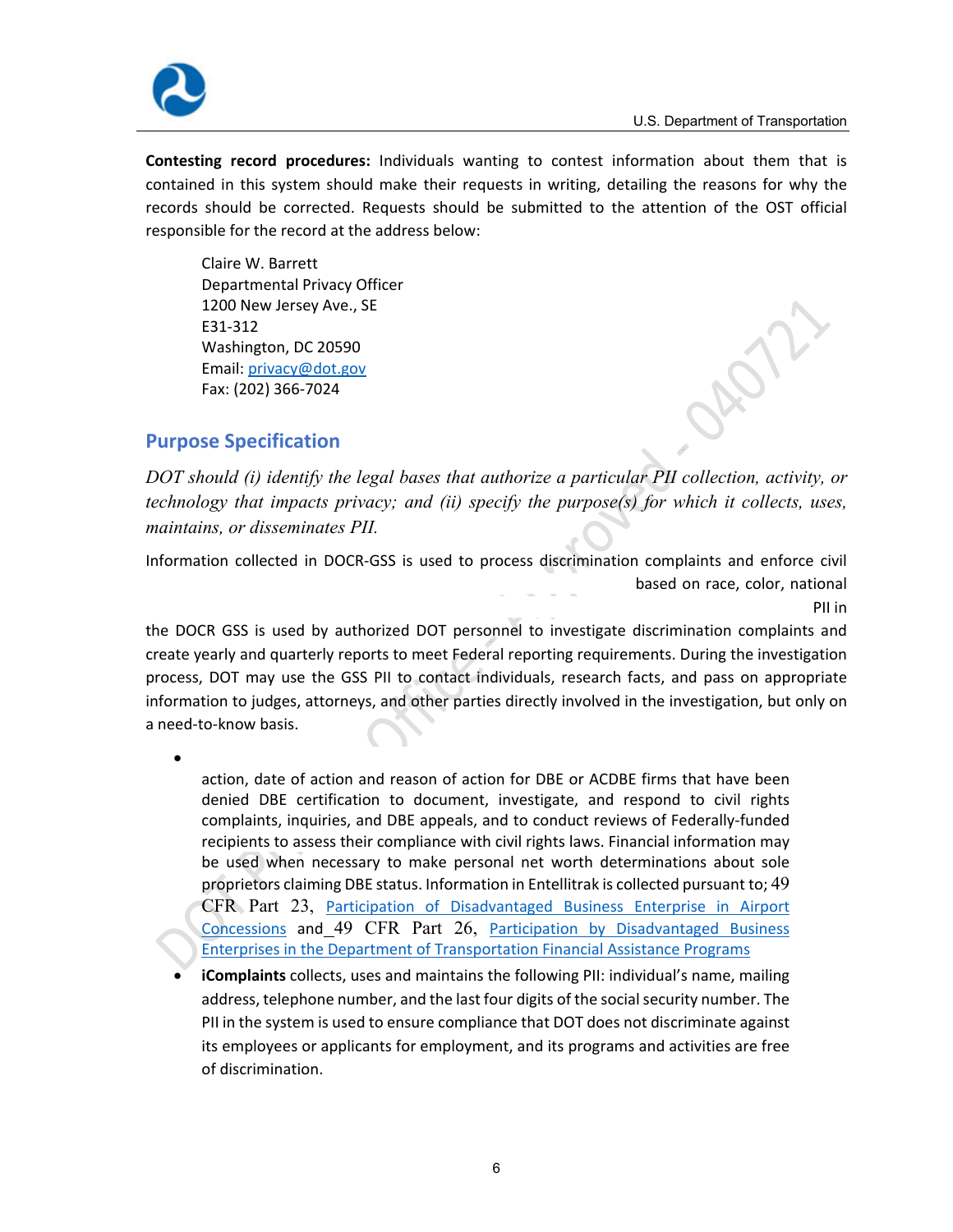

 **RAMS** collects, uses, and maintains the following PII: employee's or applicant's name, functional limitation caused by the disability, reasonable accommodation (RA) requested, explanation of how RA would assist the applicant in the application process or the employee in performing his/her job or receiving the benefits and privileges of employment, dates when the required interactive discussions were held, notes from discussion regarding the request, action by deciding official, whether medical documentation was sought, justification for requesting medical documentation, any sources of technical assistance that were consulted, and if the request was denied, the reason for denial (but not medical documentation, which will be kept in a separate file).

The following legal authorities allow information to be collected and maintained in both iComplaints and RAMs:

- $\bullet$ Title VI and VII of the Civil Rights Act of 1964, as amended;
- $\bullet$ Section 504 of the Rehabilitation Act of 1973, as amended;
- $\bullet$ Title II of the Americans with Disabilities Act of 1990;
- $\bullet$ Equal Pay Act of 1963
- $\bullet$ Age Discrimination in Employment Act of 1967
- $\bullet$ Executive Order 13164, **Establishing Procedures to Facilitate the Provision of** Reasonable Accommodation.
- Genetic Information Nondiscrimination Act of 2008 (GINA).  $\bullet$

#### **Data Minimization & Retention**

*DOT should collect, use, and retain only PII that is relevant and necessary for the specified purpose for which it was originally collected. DOT should retain PII for only as long as necessary to fulfill the specified purpose(s) and in accordance with a National Archives and Records Administration (NARA)-approved record disposition schedule.* 

 Only Civil Rights personnel access and use PII in the GSS. In addition, DOCR may share PII through system‐generated reports with administrative judges, Federal court judges, attorneys, and others involved with a discrimination complaint. By law DOT is required to conduct investigations on complaints of discrimination. PII in the DOCR GSS is used by authorized DOT personnel to investigate discrimination complaints and create yearly and quarterly reports to meet Federal reporting requirements. The following retention schedules apply to data in the DOCR GSS application:

 DOT submitted a proposed record schedule (DAA‐0398‐2019‐0008a) for **Entellitrak** records to NARA for approval. The following record sets are maintained in Entellitrak and will be maintained as permanent records until the records schedule is approved by NARA:

 Disadvantaged Business Enterprise Division Appeals ‐ DAA‐0398‐2019‐0008‐0001, Temporary, Destroy/delete 6 years after cutoff date unless needed longer for business use.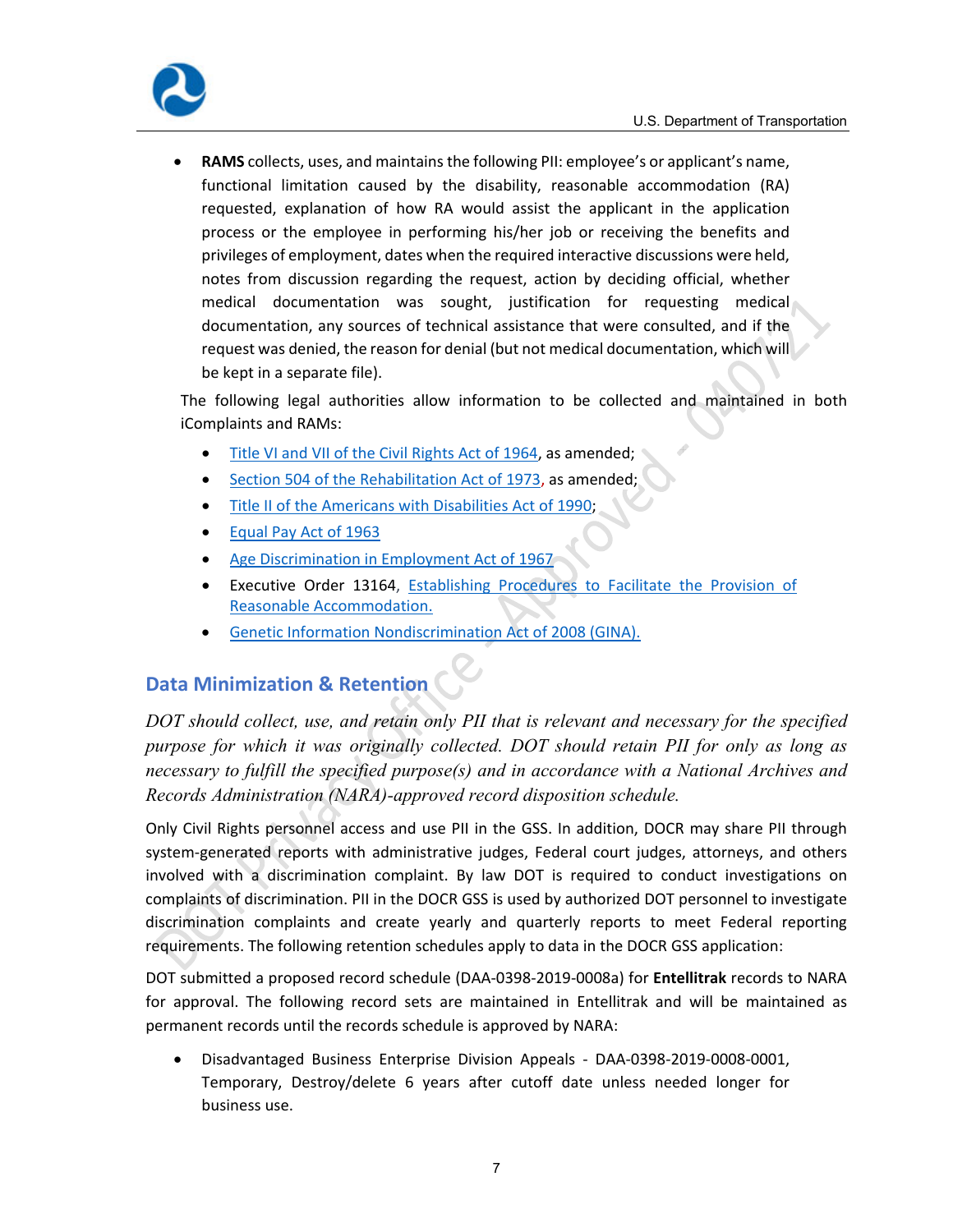

- Destroy/delete 6 years after cutoff date unless needed longer for business use. Affirmed Denials/De‐certifications, DAA‐0398‐2019‐0008‐0002, Temporary,
- Remand or Reversed Denials/De‐certifications, DAA‐0398‐2019‐0008‐0003, Temporary, Destroy/delete 6 years after cutoff date unless needed longer for business use.
- Untimely Appeals, DAA‐0398‐2019‐0008‐0004, Temporary, Destroy/delete 6 years after cutoff date unless needed longer for business use.
- Challenged Appeals, DAA‐0398‐2019‐0008‐0005, Temporary, Destroy/delete 6 years after cutoff date unless needed longer for business use.
- Certificates of Records Destruction, DAA-0398-2019-0008-0006, Temporary, Destroy/delete 6 years after cutoff date unless needed longer for business use.

 **iComplaints***,* records are maintained in accordance GRS 2.3, Employee Relations Records, EEO discrimination complaint case files;

- Item 110: Informal Process: Temporary. Destroy 3 years after resolution of case, but longer retention is authorized if required for business use.
- Item 111- Informal Process: Temporary. Destroy 7 years after resolution of case, but longer retention.

 **RAMS**, records are maintained in accordance with GRS 2.3, Employee Relations Records. Reasonable accommodation case files, item 20, Temporary. Destroy 3 years after employee separation from the agency or all appeals are concluded whichever is later, but longer retention is authorized if required for business use.

#### **Use Limitation**

*DOT shall limit the scope of its PII use to ensure that the Department does not use PII in any manner that is not specified in notices, incompatible with the specified purposes for which the information was collected, or for any purpose not otherwise permitted by law.* 

 During the investigation process, DOT may use the PII maintained in the GSS applications to contact individuals,research facts, and pass on appropriate information to judges, attorneys, and other parties directly involved in the investigation, but only on a need‐to‐know basis. DOCR does not use the PII for any other purpose. DOCR GSS collects PII and this information is not used in any manner that is not specified in the identified system or records notices and is only used for the purposes collected. DOCR does not publicly post any PII information.

 Only Civil Rights personnel access and use PII in the GSS. In addition, DOCR may share PII through system‐generated reports with administrative judges, Federal court judges, attorneys, and others involved with a discrimination complaint. GSS system administrators and authorized personnel in each Operating Administration have access to complaint information containing PII.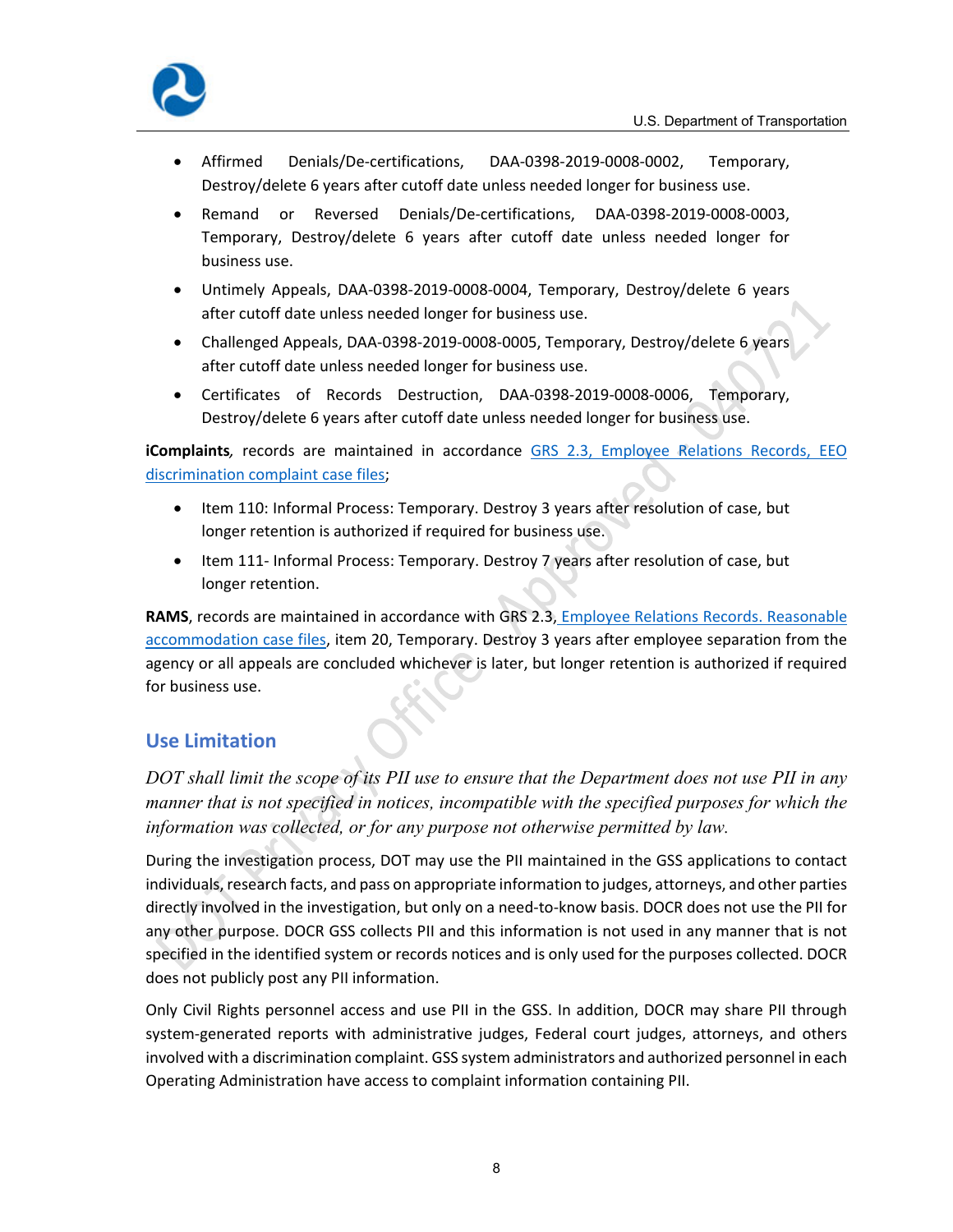

Records covered under **DOT-ALL-24 Departmental Office of Civil Rights System may be disclosed**  outside of DOT as a routine use pursuant to 5 U.S.C. 552a(b)(3), as follows:

- To the United States Department of Justice (DOJ), including United States Attorneys Offices, or other Federal agency conducting litigation or in proceedings before any court, adjudicative or administrative body, when it is necessary to the litigation and one of the following is a party to the litigation or has an interest in such litigation: 1) DOT or any component thereof; 2) Any employee of DOT in his/her official capacity; 3) Any employee of DOT in his/her individual capacity where the DOJ or DOT has agreed to represent the employee; or 4) the United States, or any agency thereof, is a party to the litigation or has an interest in such litigation and DOT determines that the records are both necessary and relevant to the litigation and the use of such records is compatible with the purpose for which DOT collected the record.
- Additional routine uses for this system can be found in the published Notice.

Records covered under **DOT/ALL 20 - On-line Accommodation Tracking System (OATS)**, 74 FR 46637, September 10, 2009 may be disclosed outside of DOT as a routine use pursuant to 5 U.S.C. 552a(b)(3),  as follows:

- To a congressional office from the record of an individual in response to an Inquiry from the congressional office made at the request of the individual.
- administrative judge, equal employment opportunity investigator, arbitrator or other duly authorized official engaged in investigation or settlement of a grievance, complaint, or appeal filed by an employee. To an authorized appeal grievance examiner, formal complaints examiner,
- To another Federal agency, to a court, or a party in litigation before a court or in an administrative proceeding being conducted by a Federal agency when the Government is a party to the judicial or administrative hearing.
- Other possible routine uses of the information, applicable to all DOT systems, are published in the **Federal Register** at 65 FR 19476 (April 11, 2000), under  ''Prefatory Statement of General Routine Uses'' (available at *http://www.transportation.gov/privacy*). Routine Uses"

Records covered under **EEOC/GOVT-1 Equal Employment Opportunity in the Federal Government** Complaint and Appeal Records may be disclosed outside as a routine use as a routine use pursuant to  5 U.S.C. 552a(b)(3), as follows:

- To disclose pertinent information to a federal, state, or local agency or third party as may be appropriate or necessary to perform the Commission's functions under the Age Discrimination in Employment Act or Equal Pay Act.
- To disclose information contained in these records to state and local agencies administering state or local fair employment practices laws.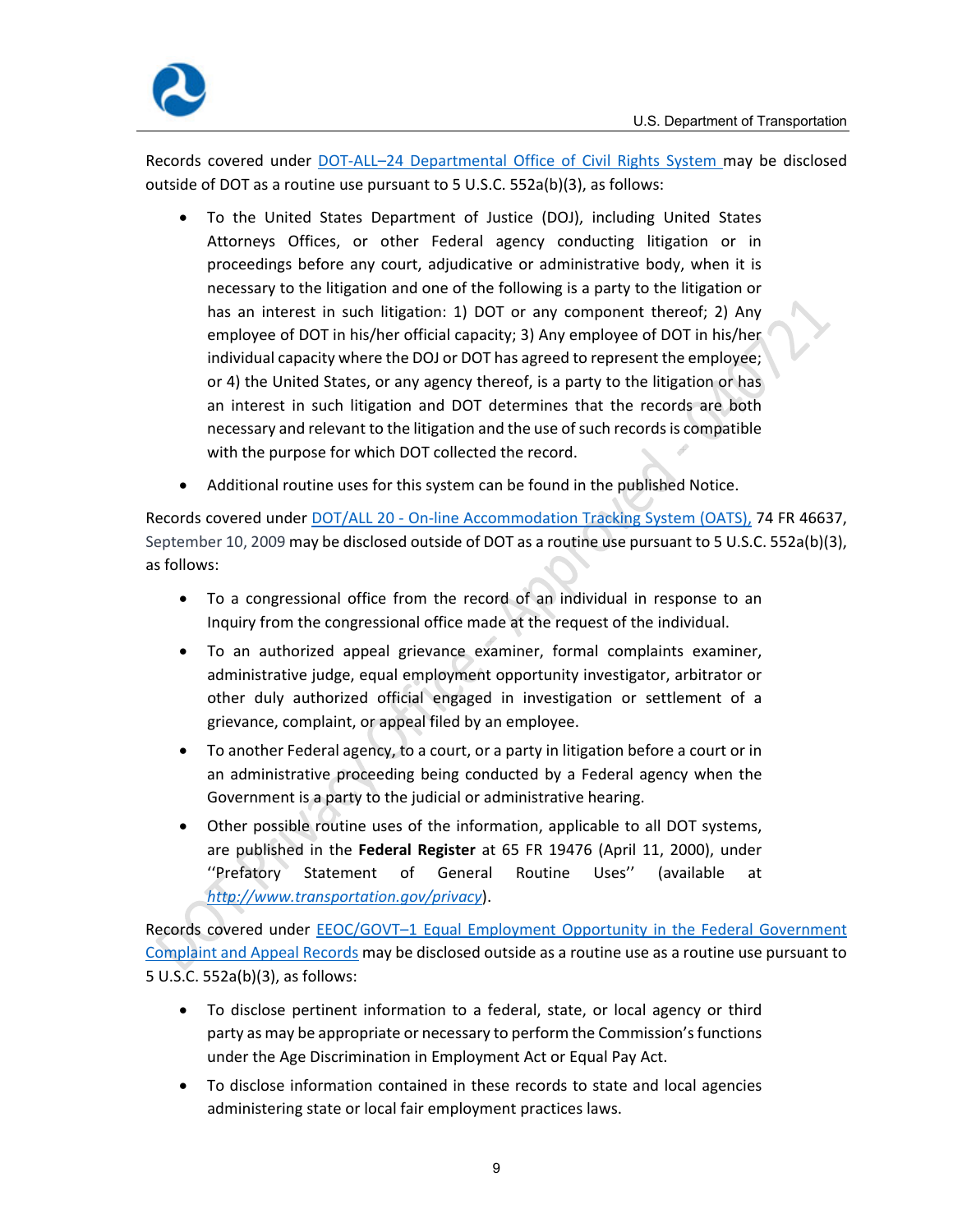

- To disclose non‐confidential and non‐privileged information from closed ADEA/EPA case files (a file is closed when the Commission has terminated its investigation and has decided not to sue) to the employer where a lawsuit has been filed against the employer involving that information, to other employees of the same employer who have been notified by the Commission of their right under 29 U.S.C. 216 to file a lawsuit on their own behalf, and their representatives.
- This list of routine uses is not all inclusive. Additional routine uses applicable to this system can be found in the published Notice.

#### **Data Quality and Integrity**

*In accordance with Section 552a(e)(2) of the Privacy Act of 1974, DOT should ensure that any PII collected and maintained by the organization is accurate, relevant, timely, and complete for the purpose for which it is to be used, as specified in the Department's public notice(s).* 

 PII submitted in Entellitrak, iComplaints and RAMS is collected directly from the individual through initial interview, by form, verbally, email, written complaint, and additional documents submitted by the subject. Authorized users of the system are responsible for ensuring accuracy and completeness of the information entered into the systems.

 PII and data information that is collected directly from the individual is submitted into the DOCR‐GSS modules by Civil Rights staff only. DOCR staff are responsible for following‐up with individuals to ensure the accuracy of the information received for processing and maintained in the DOCR‐GSS modules. Access is restricted to only authorized staff and the system maintains audit trails on records access to the system. Mechanisms are in place to restrict access to the system.

#### **Security**

*DOT shall implement administrative, technical, and physical measures protect PII collected or maintained by the Department against loss, unauthorized access, or disclosure, as required by the Privacy Act, and to ensure that organizational planning and responses to privacy incidents comply with OMB policies and guidance.* 

 DOT technical support and information security personnel apply security standards, including but not limited to routine scans and monitoring, back‐up activities, and background security checks of technical employees and contractors to safeguard PII data in the DOCR GSS. DOCR GSS employs the least privilege rule based on roles and responsibilities to minimize the exposure of PII to personnel who are authorized and have a need‐to‐know based on job role and function.

 DOT CIO and DOCR implements an incident‐handling capability for security incidents that includes preparation, detection and analysis, containment, eradication, and recovery; coordinates incident‐ handling activities with contingency planning activities; and incorporates lessons learned from ongoing incident handling activities into incident‐response procedures, training, and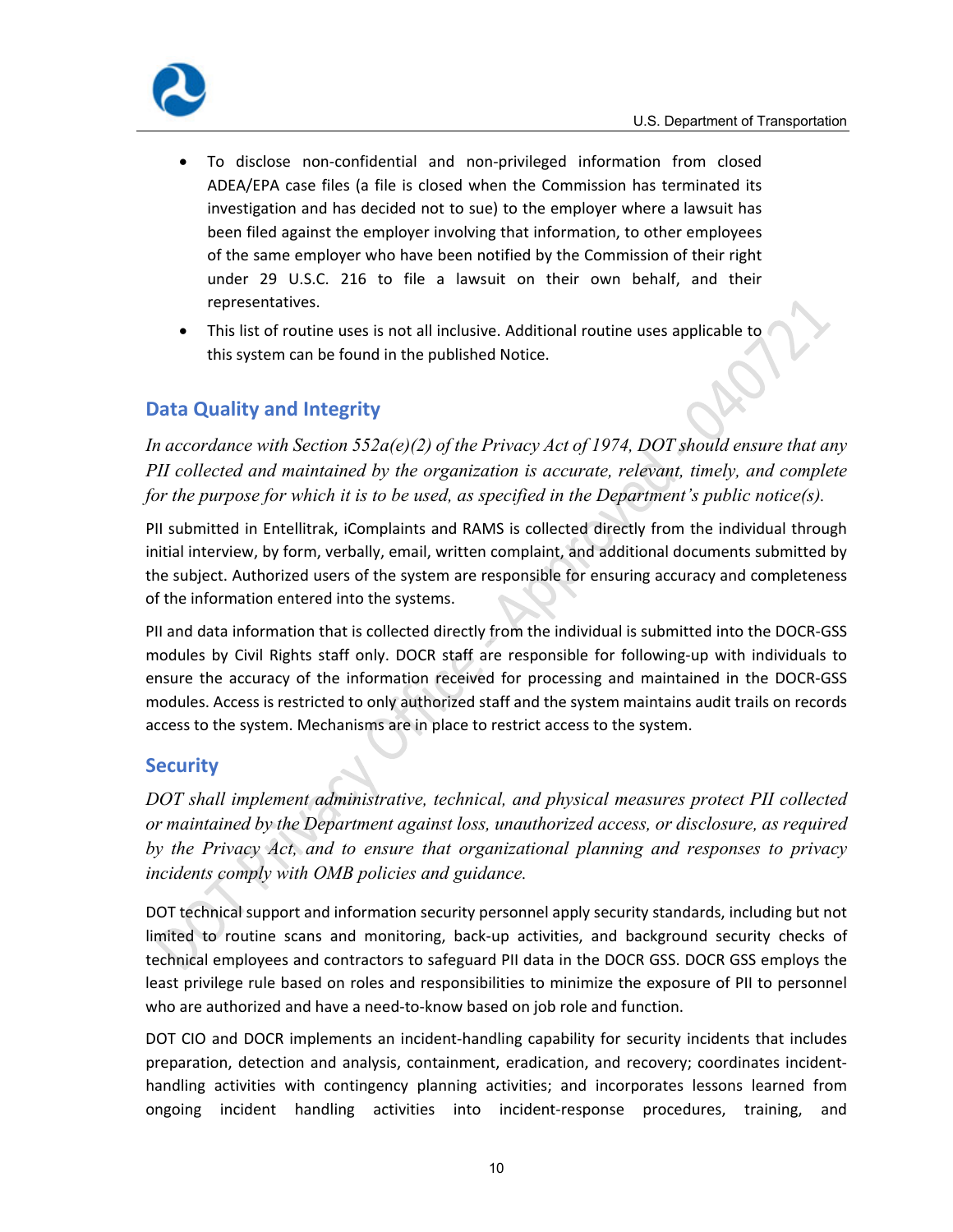

 testing/exercises; and implements the resulting changes DOT has deployed intrusion detection / prevention and firewall devices throughout the network to protect the network from many of the malicious codes. DOT staff and contractors are trained on their roles and responsibilities during incident response activities.

Antivirus software is utilized for malicious code protection on systems where real-time scans on media are performed. A full system scan is performed on a weekly basis and virus definitions are automatically updated on all servers and all the clients.

DOT employees are required to adhere to information system security controls Access for all GSS users must be granted by an administrator, who also sets privileges.

 DOCR GSS Rules of Behavior documents are in place that outline specific guidelines for usage of information systems and acknowledge that GSS users understand their roles and responsibilities relative to system access and usage. In accordance to the DOT Order 1351.37 Departmental Cybersecurity Policy, the System Owner for the DOCR GSS has established the procedures needed to adhere to security controls and ensure that all employees and contractors receive annual security training. Training is now available via CBT and results are stored in a database. The various Operating Administration Information Systems Security Managers (ISSM) review training records for compliance by DOT users. DOT Security Awareness Training is administered and maintained through the Training Management System (TMS). All users of DOCR GSS are required to comply with DOT 1351.18, Departmental Privacy Risk Management Policy.

#### **Accountability and Auditing**

*DOT shall implement effective governance controls, monitoring controls, risk management, and assessment controls to demonstrate that the Department is complying with all applicable privacy protection requirements and minimizing the privacy risk to individuals.* 

 As determined by the System Owner, Information Systems Security Manager, or the Cybersecurity Management Center (CSMC) at DOT, information security personnel conduct periodic DOCR GSS system audits to ensure logs are reviewed for any anomalies. Only authorized system, database, and application administrators have rights sufficient to access audit logs based on their particular roles. The logged auditable events are adequate to support after‐the‐fact investigations based on previous requests made by the CSMC.

 DOCR GSS Rules of Behavior documents are in place that outline specific guidelines for usage of information systems and acknowledge that GSS users understand their roles and responsibilities relative to system access and usage.

 Federal and contract employees are given clear guidance in their duties as they relate to collecting, using, processing, and securing privacy data. Guidance is provided in the form of mandatory annual Security and privacy awareness training as well as the DOT/OST Rules of Behavior. The OST Information System Security Officer and OST Privacy Officer will conduct periodic security and privacy